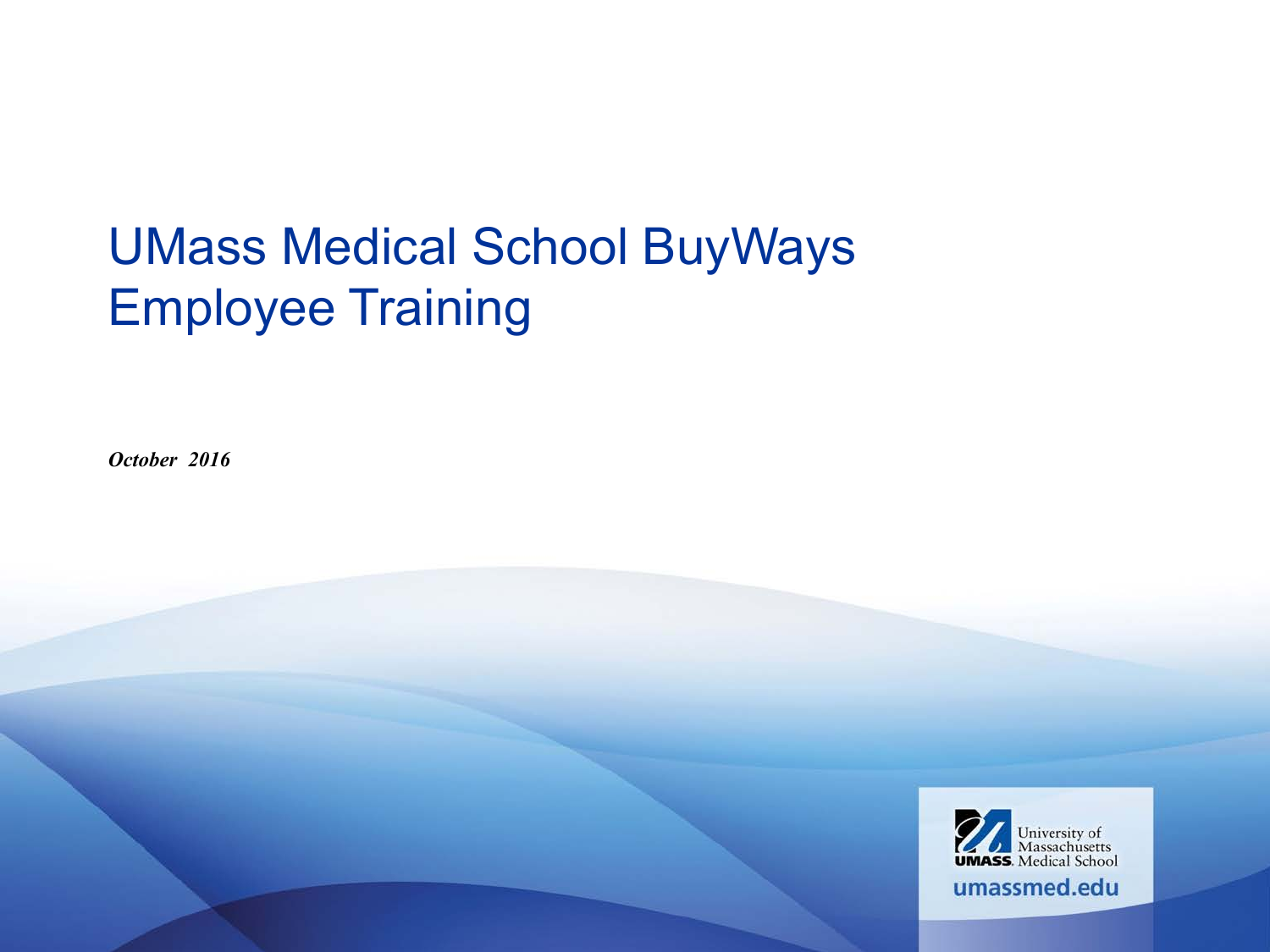## Introduction

• UMMS BuyWays is an electronic requisition/order system

• BuyWays is a database system for buying goods and services at UMMS

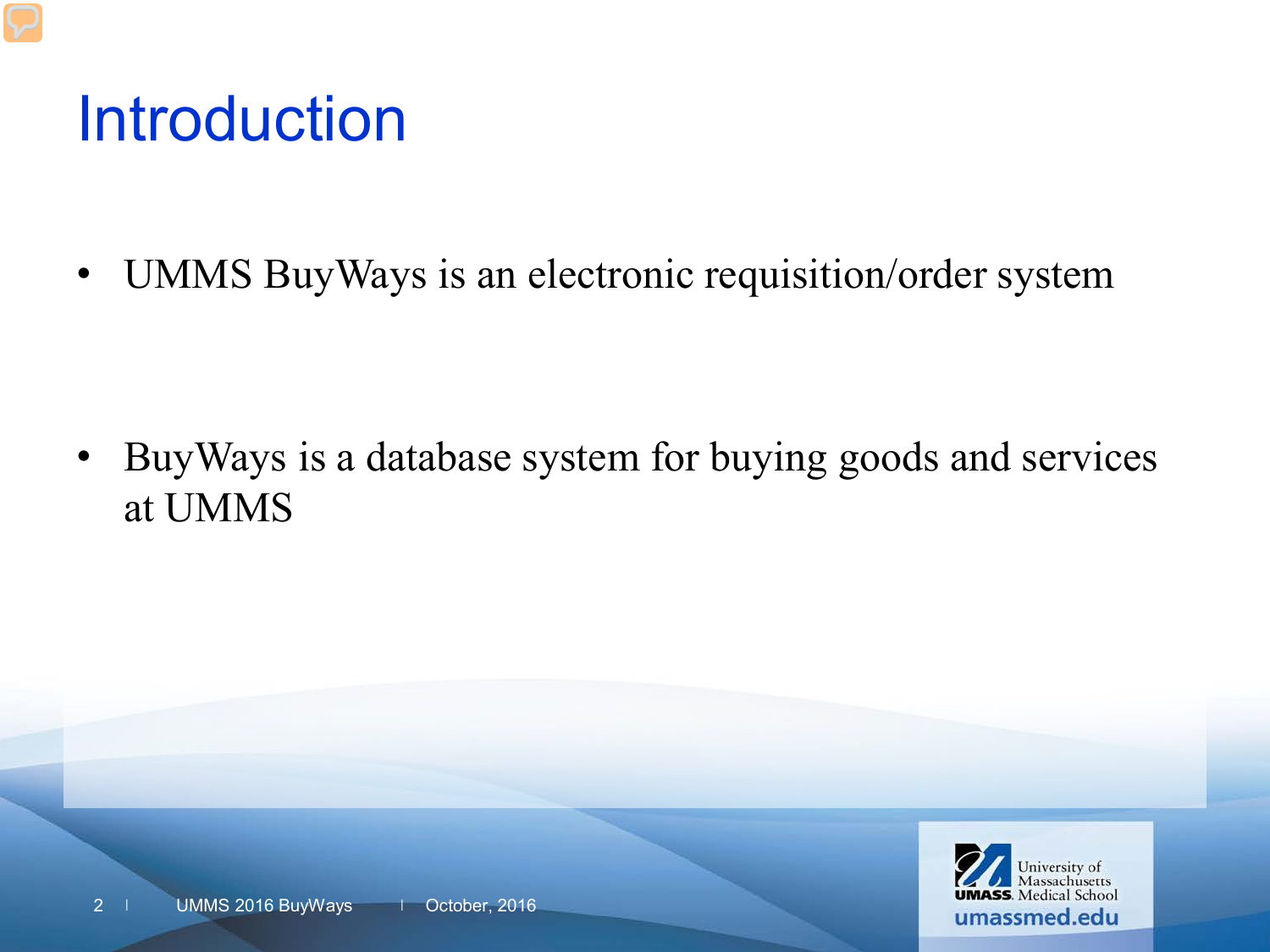# Agenda

How UMMS BuyWays works in terms of:

- Roles
- Catalogs and Vendors
- UMMS Financial Systems Integration Terminology
- BuyWays Job Aids
- How it Works Step by Step Training Guide (7) Sections) including BuyWays Examples
- User Support
- After Webinar

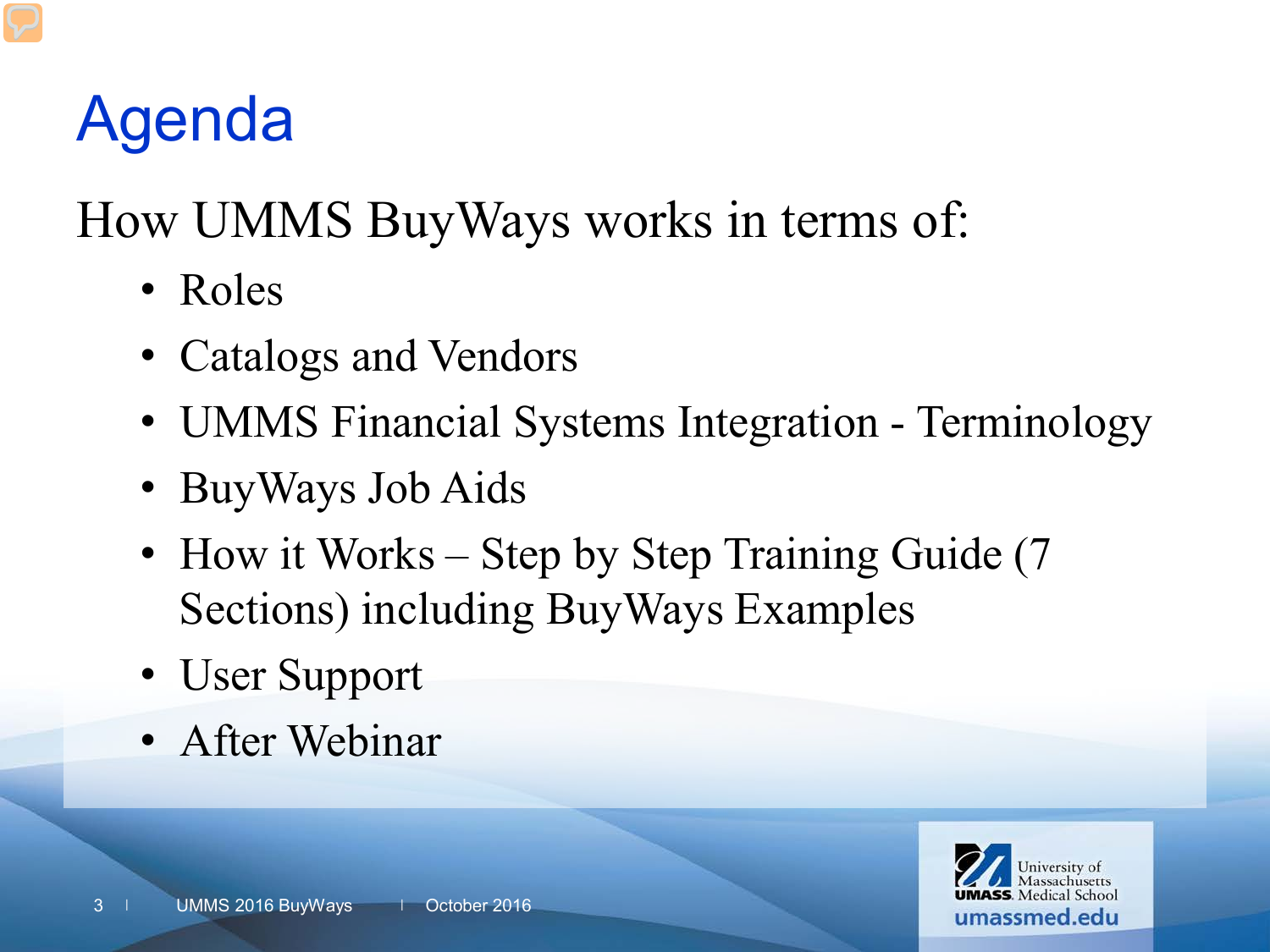#### Roles

- Each user in BuyWays has specific roles that define what the user is able to do in the system
	- **Shopper –** Can shop for items, add order information and assign cart to a Requisitioner (BuyWays Training Guide Sections 1- 5)
	- **Requisitioner** Creates requisitions and is responsible for reviewing/updating their Shopper's carts (BuyWays Training Guide Sections  $6 - 7$ )
	- **Receiver** Creates receipts
	- **Approver** Can approve or return a requisition to the requisitioner

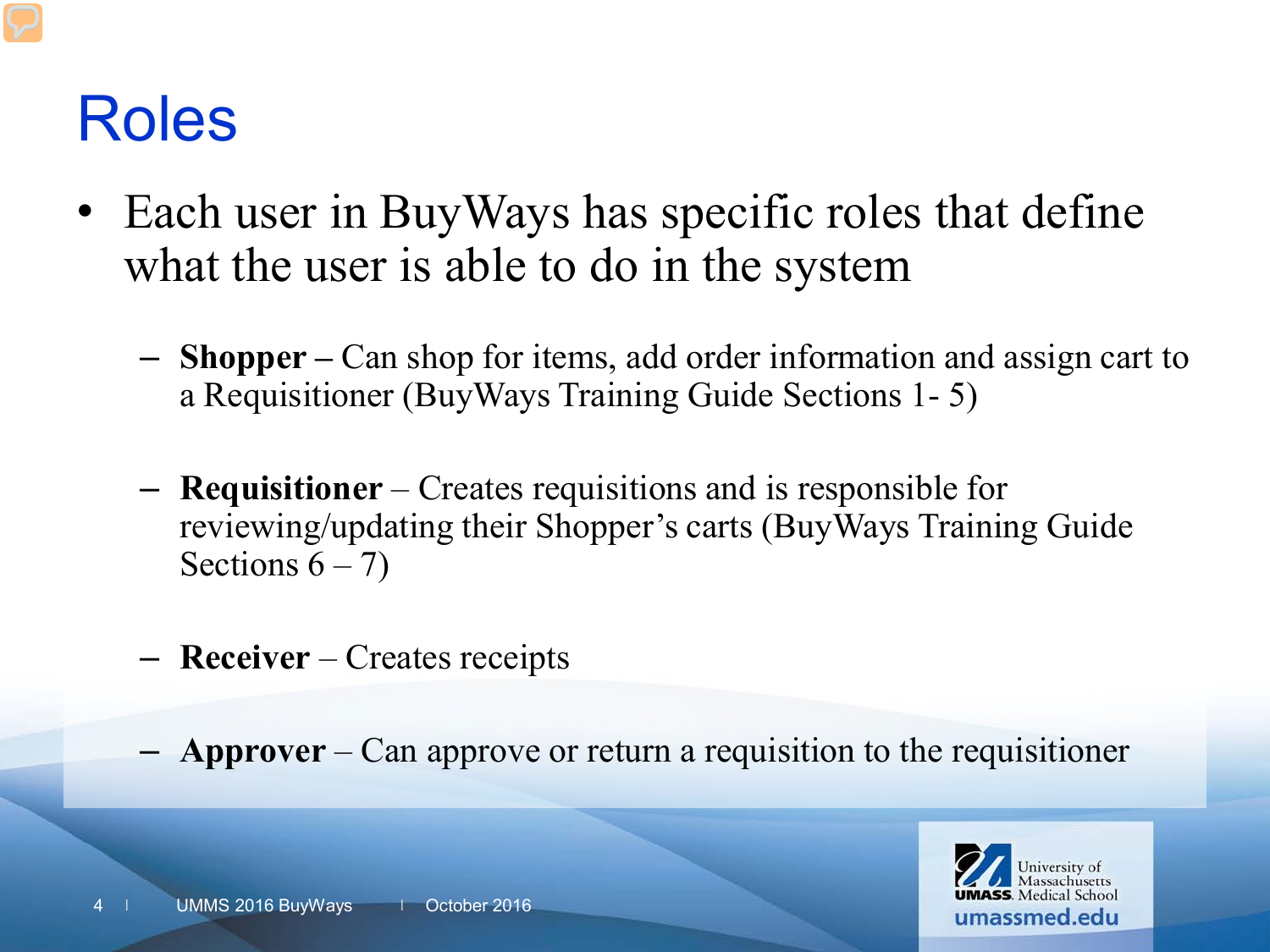#### Catalogs and Vendors

• **Hosted Catalogs** are housed directly in BuyWays. They are updated periodically based on the contract with the supplier.

• **Punch-Out Catalog** are not housed within the BuyWays site. Selecting a Punch-Out vendor's catalog will bring you to the vendor's site with UMass contracted items.

• **Non-Catalog Order** are orders not available through hosted catalogs or punch-out catalogs.

• **UMMS Worcester Form ( Worcester Encumbrance-CFS Request)** is a template form used only for Contracts for Professional Services requisitions equal to or greater than \$10,000.

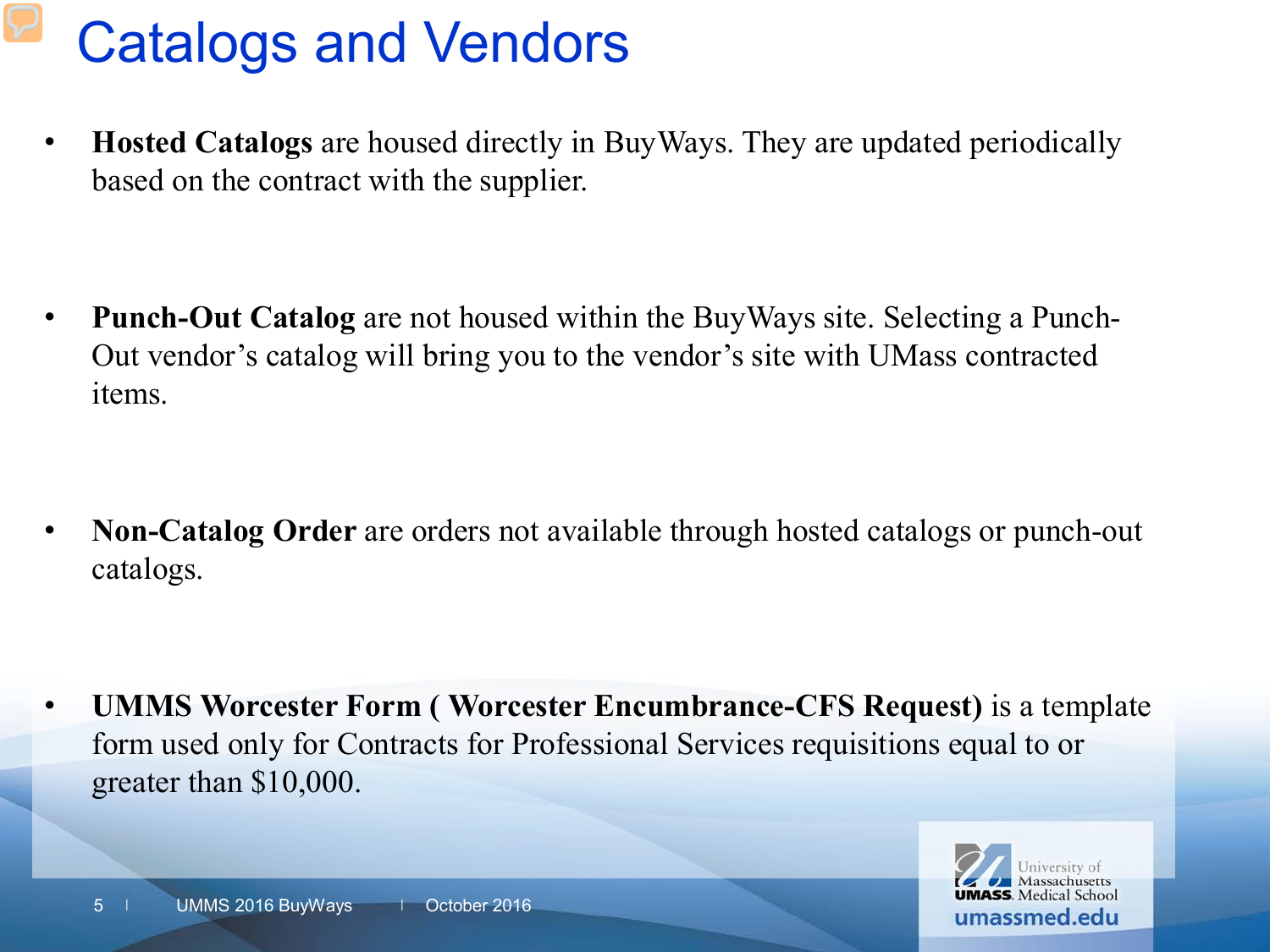# UMMS Financial System Integration

- BuyWays Terminology
	- **Chartfields –** Chartfields are the individual components, or fields, that when combined make up a Chartfield String.
	- **Chartfield String**  The Chartfield String is the combination of chartfield values that together define a departmental cost center or other accounting entities to varying levels of detail. The chartfield string may contain the following codes: Business Unit, Fund, Department, Program, Project/Grant, and Class Code. This budget information is specific to your department.
	- **Speedtype –** A six digit code that ties to a specific Chartfield String. The Speedtype is used to simplify data entry by eliminating key strokes.

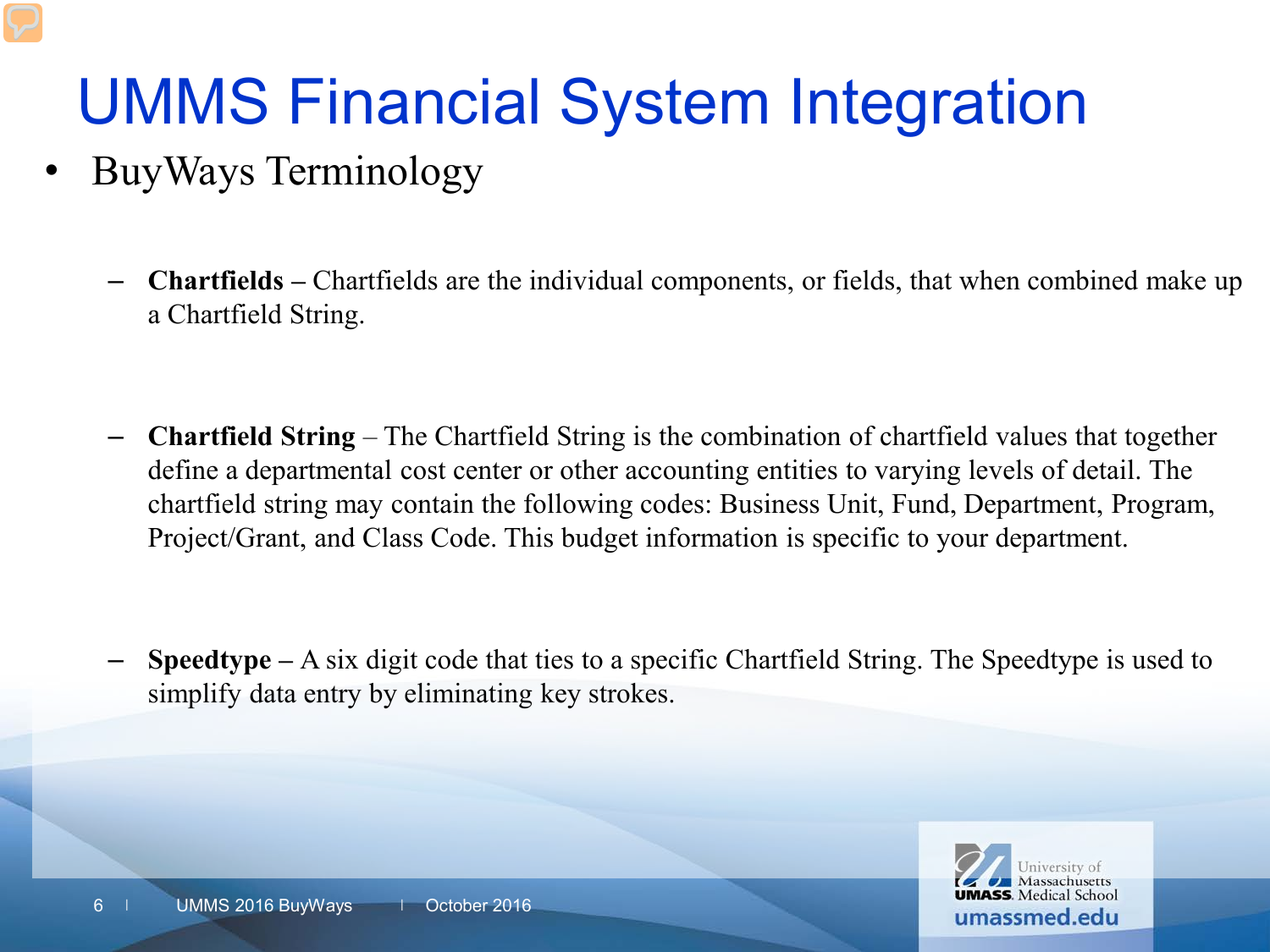# UMMS Financial System Integration

- BuyWays Terminology
	- **Accounting Codes**  A six digit code used to categorize actual expenses. This code describes the nature of the goods or services purchased, e.g. Computers, Capital Equipment, etc.
	- **Commodity Code**  It routes your requisition through the approval workflow, it also sets AP tolerances, and the receiving requirements; See Commodity Code Crosswalk for more information.
	- **Vendors** A vendor must be established as a vendor in UMMS Financial System to be used in BuyWays. If you cannot find the vendor you are searching for when searching on a non-catalog requisition, please obtain a W-9 from the vendor and submit to the Accounts Payable Dept, see Financial Services, AP forms.

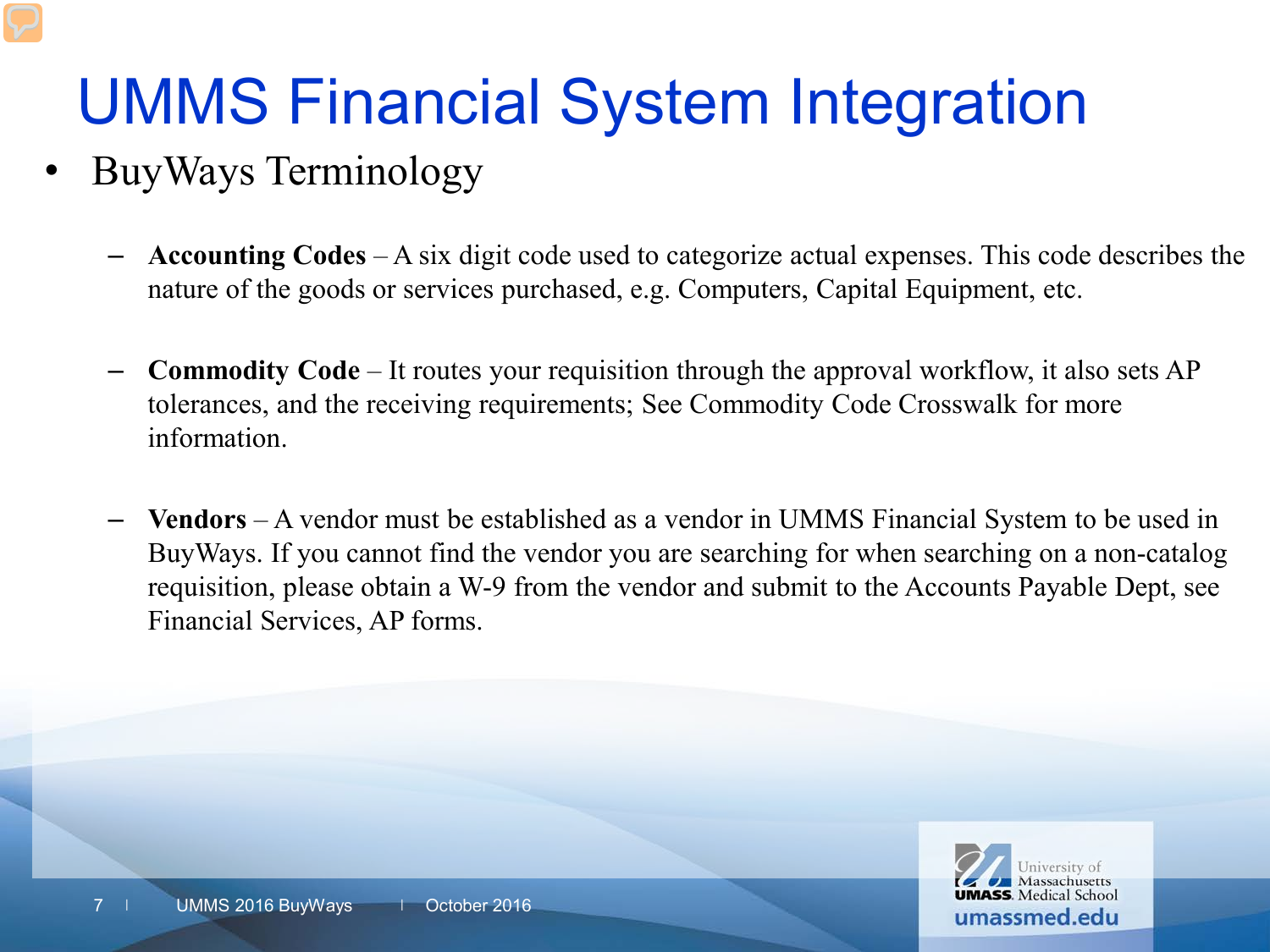#### BuyWays Reference Documents

- Before you access the BuyWays Test Site, access and print the following reference documents you will need as you go through the Test Site:
	- **[UMMS 2016 BuyWays Step by Step Training Guide and the included BuyWays Examples \(part of](http://www.umassmed.edu/globalassets/human-resources/documents/umms-2016-buyways-step-by-step-training-guide-dec.pdf)  [Guide\):](http://www.umassmed.edu/globalassets/human-resources/documents/umms-2016-buyways-step-by-step-training-guide-dec.pdf)**
		- **BuyWays SHOPPER Example I**  Fisher Scientific: Create an External (PUNCH-OUT) CATALOG Order (Shopper)
		- **BuyWays SHOPPER Example II**  Sigma Aldrich: Create an External NON CATALOG Order (Shopper)
		- **BuyWays REQUISITIONER Example I** Fisher Scientific: Act on Your Fisher Shopper Cart (Requisitioner)
		- **BuyWays REQUISITIONER Example II**  Sigma Aldrich: Act on Your Sigma Aldrich Shopper Cart (Requisitioner)
		- **BuyWays REQUISITIONER Example III**  Create a Blanket Order (Requisitioner)
		- **[UMMS Crosswalk from Account Code to Commodity Code](http://inside.umassmed.edu/globalassets/purchasing/documents/buyways/commodity-to-account-)**



| <b>MMARS Sub</b><br>$\blacksquare$ | Account | <b>Account Description</b>            | п. | <b>BuyWays Commodity Codes</b>      |
|------------------------------------|---------|---------------------------------------|----|-------------------------------------|
| AA Regular Employee Compen-        | 725200  | <b>Payments For Deceased Employee</b> |    | <b>Non Employee Expenses</b>        |
| FF Facility Operational Exp.       | 727100  | Employee Recognition                  |    | Office and Administrative Supplies  |
| EE Administrative Expenses         | 754540  | <b>Insurance</b>                      |    | Insurance                           |
| EE Administrative Expenses         | 734180  | Malpractice                           |    | <b>INSURANCE</b>                    |
| EE Administrative Expenses         | 714200  | Office & Admin Supplies               |    | Office and Administrative Supplies  |
| EE Administrative Expenses         | 736210  | <b>Business Meetings</b>              |    | Business Meetings/Conferences       |
| EE Administrative Expenses         | 234250  | <b>Parking Fees</b>                   |    | Fees/ficenses Permits               |
| EE Administrative Expenses         | 794241  | <b>Non Employee Expenses</b>          |    | <b>Non Employee Expenses</b>        |
| EE Administrative Expenses         | 734260  | Team Travel - Recruitment             |    | Non-Employee Exp.                   |
| <b>BE Administrative Expenses</b>  | 734270  | General Recoultment                   |    | Non-Employee Exp                    |
| EE Administrative Expenses         | 754280  | Charlie Events                        |    | Mereurlah/Donations                 |
| EE Administrative Expenses         | 734290  | Alcoholic Beverages                   |    | Abrahad All                         |
| EE Administrative Expenses         | 734550  | Copying Expenses & Supplies           |    | <b>Printing/Copying</b>             |
| EE Administrative Expenses         | 734310  | Printing Expenses & Supplies          |    | <b>Printing/Copying</b>             |
| EE Administrative Expenses         | 734550  | Postage                               |    | Mailings                            |
| UU information Technology          | 734791  | Telecom Services Valce                |    | Telecommunications - Voice and Data |
| UU information Technology          | 754792  | Telecom Services Data Lines           |    | Telecommunications - Voice and Data |
| UU information Technology          | 734800  | Software & IT Licenses                |    | T software/licerons/spgrades        |
| UU Information Technology          | 754810  | Software & Support Renewal Fee        |    | T software/Scenes/sperades          |
| IX Administrative Excenses         | 735000  | Subscriptions                         |    | Office and Administrative Supplies  |

**UMass Medical School BuyWays Employee Training Power Point Presentation**

|                                         | <b>UMass Medical School Buyways</b><br><b>Employee Training</b>                                                                                                                                                                                                                                                                                                                                                                             |                                                              |
|-----------------------------------------|---------------------------------------------------------------------------------------------------------------------------------------------------------------------------------------------------------------------------------------------------------------------------------------------------------------------------------------------------------------------------------------------------------------------------------------------|--------------------------------------------------------------|
|                                         | October 2016                                                                                                                                                                                                                                                                                                                                                                                                                                | University of Massachusetts<br><b>UMASS</b> . Medical School |
| UMMS 2016 BuyWays<br>October 2016<br>87 | $\begin{array}{ c c }\hline \textbf{Z} & \textbf{Z} & \textbf{Z} & \textbf{Z} \\ \hline \textbf{X} & \textbf{X} & \textbf{X} & \textbf{Z} & \textbf{Z} \\ \hline \textbf{X} & \textbf{X} & \textbf{X} & \textbf{X} & \textbf{Z} \\ \hline \textbf{X} & \textbf{X} & \textbf{X} & \textbf{X} & \textbf{Z} & \textbf{Z} \\ \hline \textbf{X} & \textbf{X} & \textbf{X} & \textbf{X} & \textbf{X} & \textbf{Z} \\ \hline \textbf{X} & \textbf$ | umassmed.edu                                                 |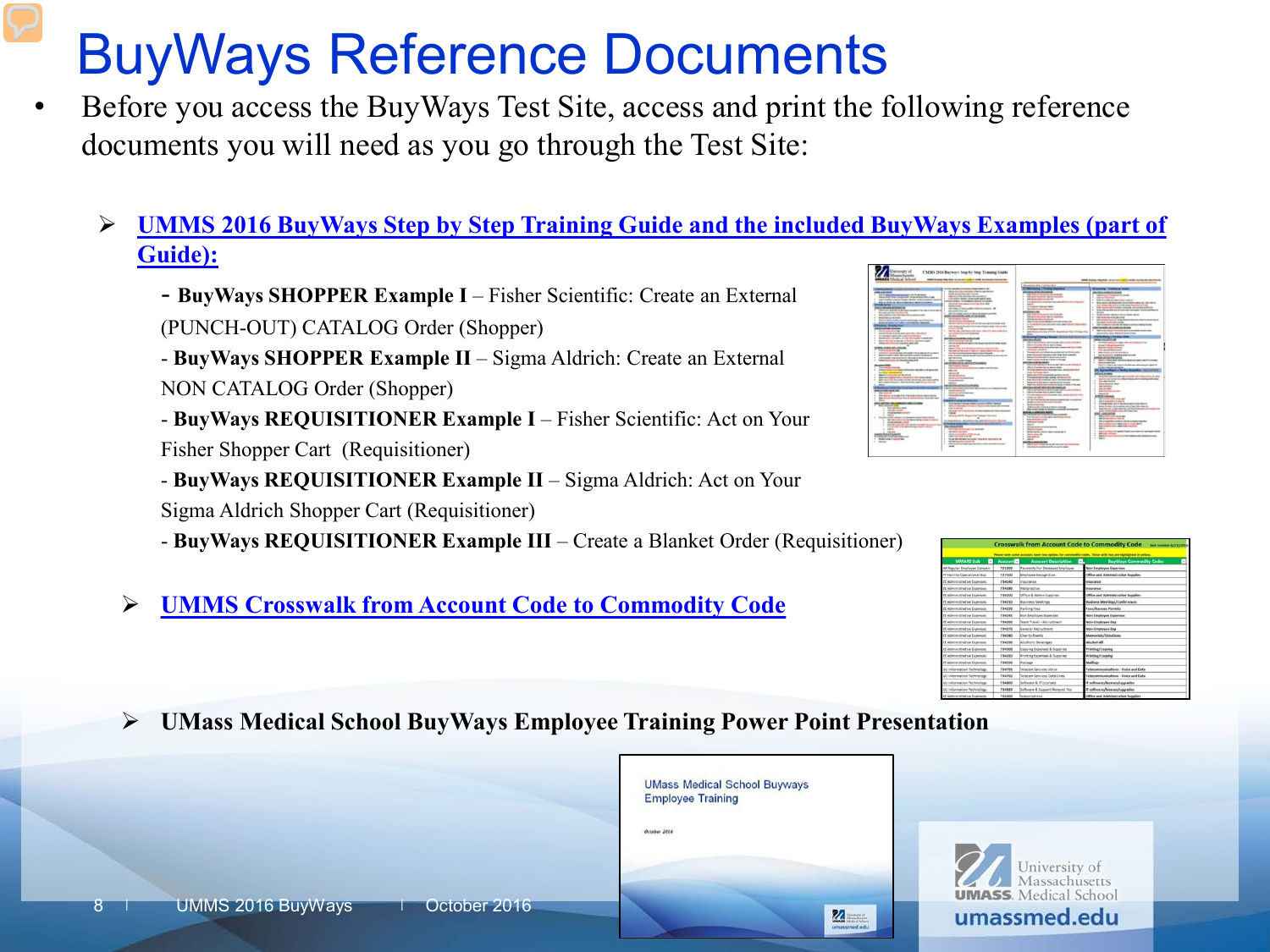#### How It Works

- Have the following printed items on your desk:
	- UMMS 2016 BuyWays Step by Step Training Guide with BuyWays Examples (**included w/ Guide**)
	- UMMS Crosswalk from Account Code to Commodity Code
	- BuyWays Employee Training Presentation
- Access the [UMMS BuyWays test environment link here](https://usertest.sciquest.com/apps/Router/Login?OrgName=UMass&tmstmp=1346331531114) or go to
	- Human Resources website\Learning and Development, then "Employee Training" left tab, click BuyWays training
- Login to the test environment per Role
	- Username:
		- Shopper Role– **see chart**
		- Requisitioner Role **see chart**
	- Password for each role: **password**

| g | Role   | Sho pper | Requisitioner |
|---|--------|----------|---------------|
|   | Login: | wtrn2    | www.n17       |
|   | Login  | wtm3     | wtrn18        |
|   | Login: | wtrh4    | wtrn19        |
|   | Login  | wtrn5    | wtrn20        |
|   | Login: | wtrn6    | wtrn21        |
|   | Login  | wtrn7    | wtrn22        |
|   | Login: | wtm8     | wtr(23)       |
|   | Login  | wtrn9    | wtrn24        |
|   | Login: | wtrn10   | wtrn25        |
|   | Login  | wtm11    | wtrn26        |
|   | Login: | wtrn12   | wtrn27        |
|   | Login  | wtrn13   | wtrn28        |
|   | Login: | wtrn14   | wtrn29        |
|   | Login  | wtm15    | wtrn30        |

- Review the "Training Guide" as you go through UMMS BuyWays Test Environment. Then, go to the "BuyWays Examples" (at end of the Guide) and apply the practice scenarios. Begin:
	- Sign in as a Shopper
	- Go to "BuyWays Example I" Fisher Scientific
	- Through to "BuyWays Example III" Create a Blanket Order

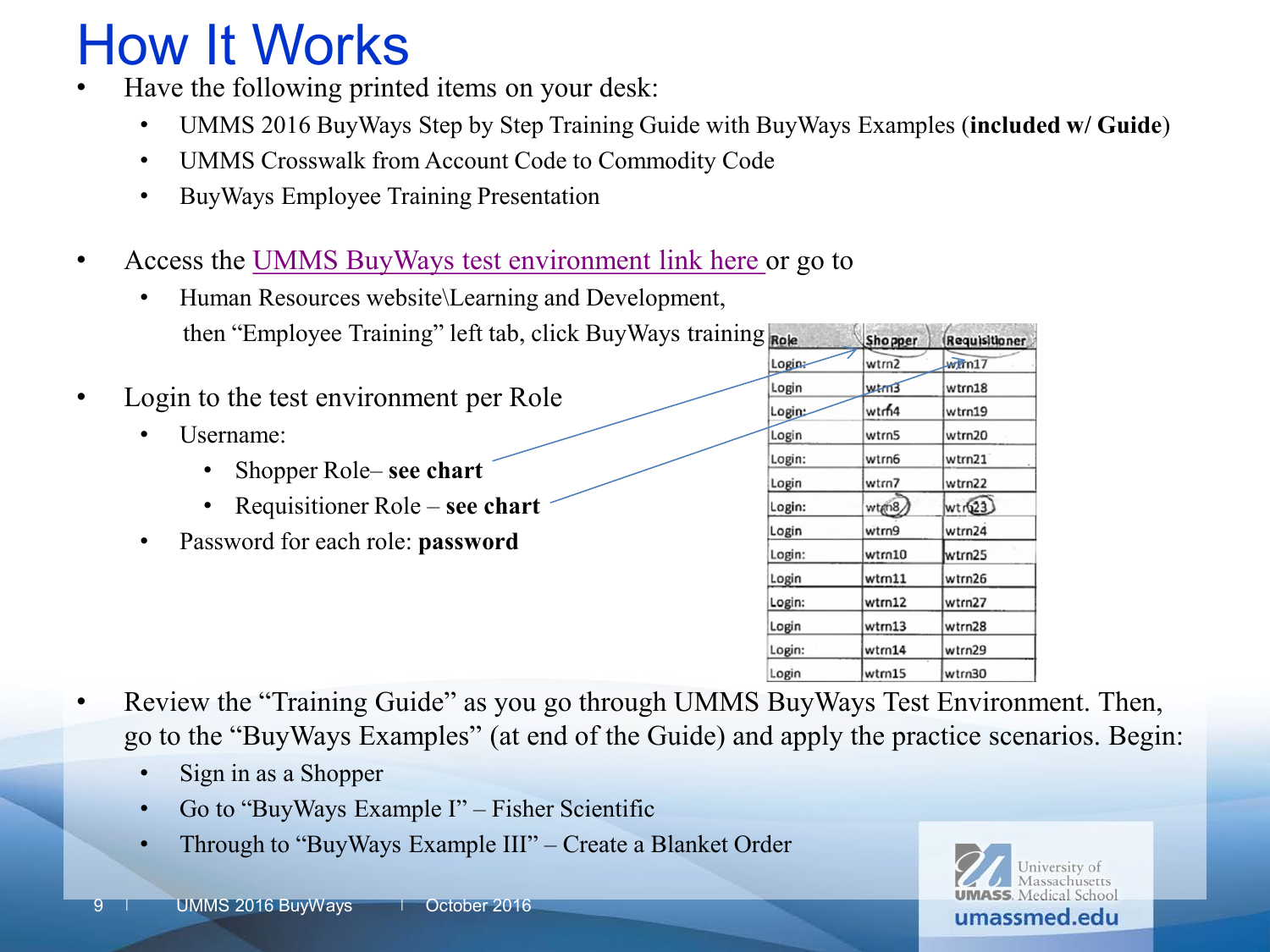# User Support

- New User Support Access Additional Training/Job Aids
	- Follow this path:
		- Human Resources Website
		- Learning & Development Horizontal Menu Tab
		- Employee Training Left Navigation Menu Tab
		- BuyWays
			- By Role
				- **Screencasts**
				- Job Aids
				- Interactive Tutorials
- Experienced User Support Access Additional Training/Job Aids
	- Follow this path:
		- UMMS Website (Intranet)
		- Purchasing Left Navigation Menu Tab
		- BuyWays Information
		- BuyWays Job Aids and Forms
			- Alphabetically, by verb and noun
- Questions? Contact Information:
	- [BuyWays@umassmed.edu](mailto:Buyways@umassmed.edu)
	- Phone 6-3900